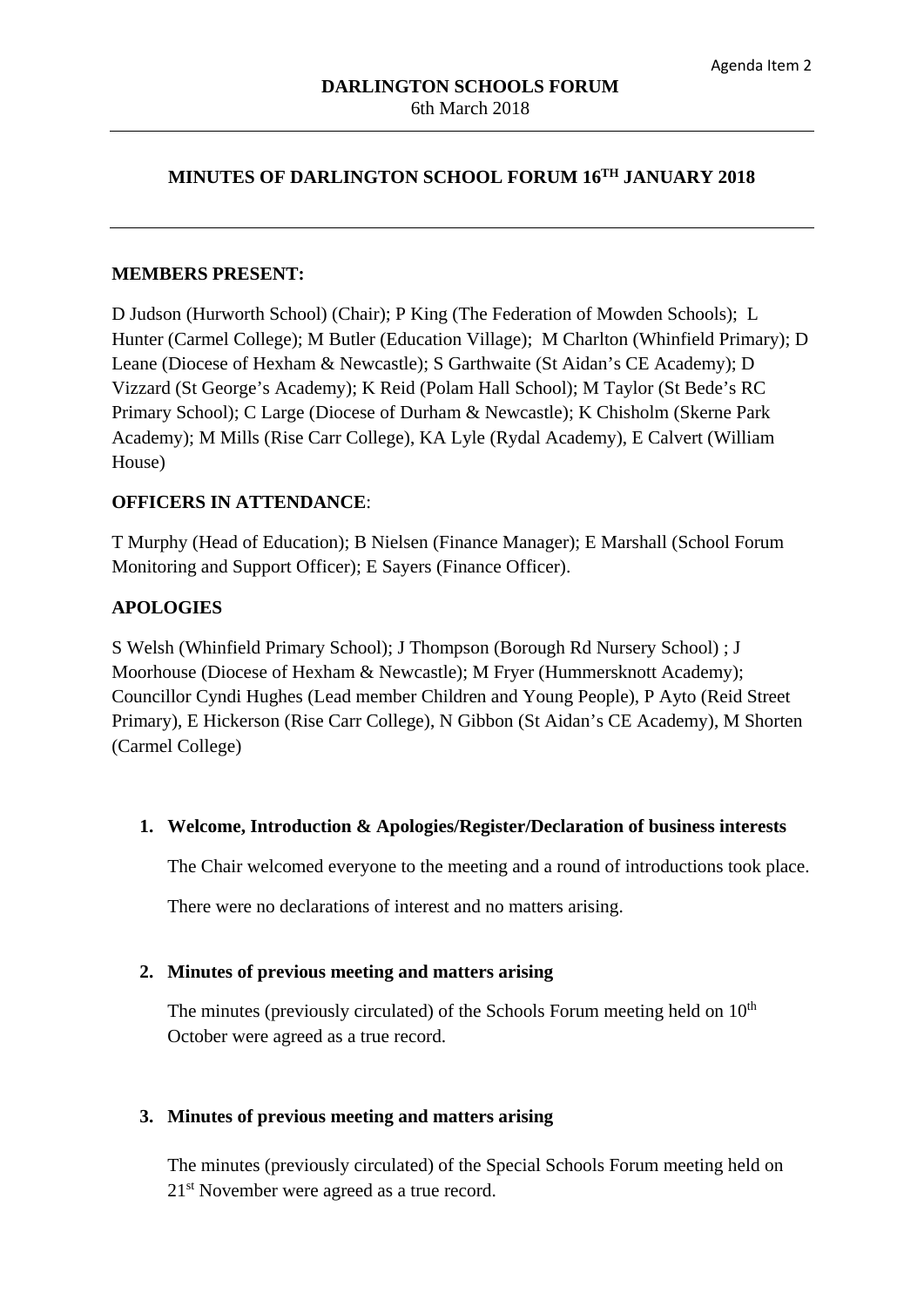## **4. Budget Update 2017/18**

Forum referred to a previously circulated report the purpose of which was to update Forum on the current 2017/18 budget.

Forum discussed the figures within the report as the overspend is now projected to be in excess of £1m, the main points were as follows:

- It is likely that the overspend will increase as all pupils requiring additional support or specialist placements in the autumn and spring terms are not included in the latest projection.
- The majority of the overspend is from high needs budget pressures. This overspend will be carried forward and will impact on the 2018/19 budget.
- Mainstream school top ups projected pressure has increased by £72,000 on that reported in October. The reason for the increase is additional assessments carried out during the autumn term.
- High Needs Contingency expected to be overspent by an additional £137,000. The reason being a number of placements have continued throughout the autumn term which previously were expected to finish earlier in the term.
- LAPP budgets projected to be underspent by £75,000 due to a project not happening this financial year. It was mentioned that there will be calls on this budget during the spring term, hence the projected £75,000 underspend will not fully accrue.

School Forum noted the current budget position.

# **5. School Forum Officer Work Update**

Forum referred to a previously circulated report. The purpose of which was to update Forum on the review of services.

The Schools Forum Officer briefed Forum on the following points,

- The commissioned places at the Resource Base Units at the start of the spring term.
- Applications for resource bases will not be accepted without professional support.
- Service level agreements have been sent out to schools for the Future in Mind Projects. The Future in Mind plan has been updated and available on the Darlington website.
- The Mindful Schools programme has now concluded and schools have been provided with evaluation tools.
- The SF Officer has commenced project management of the high needs review. This includes development of a communications plan and involvement of schools in consultation.

School Forum noted the content of the report.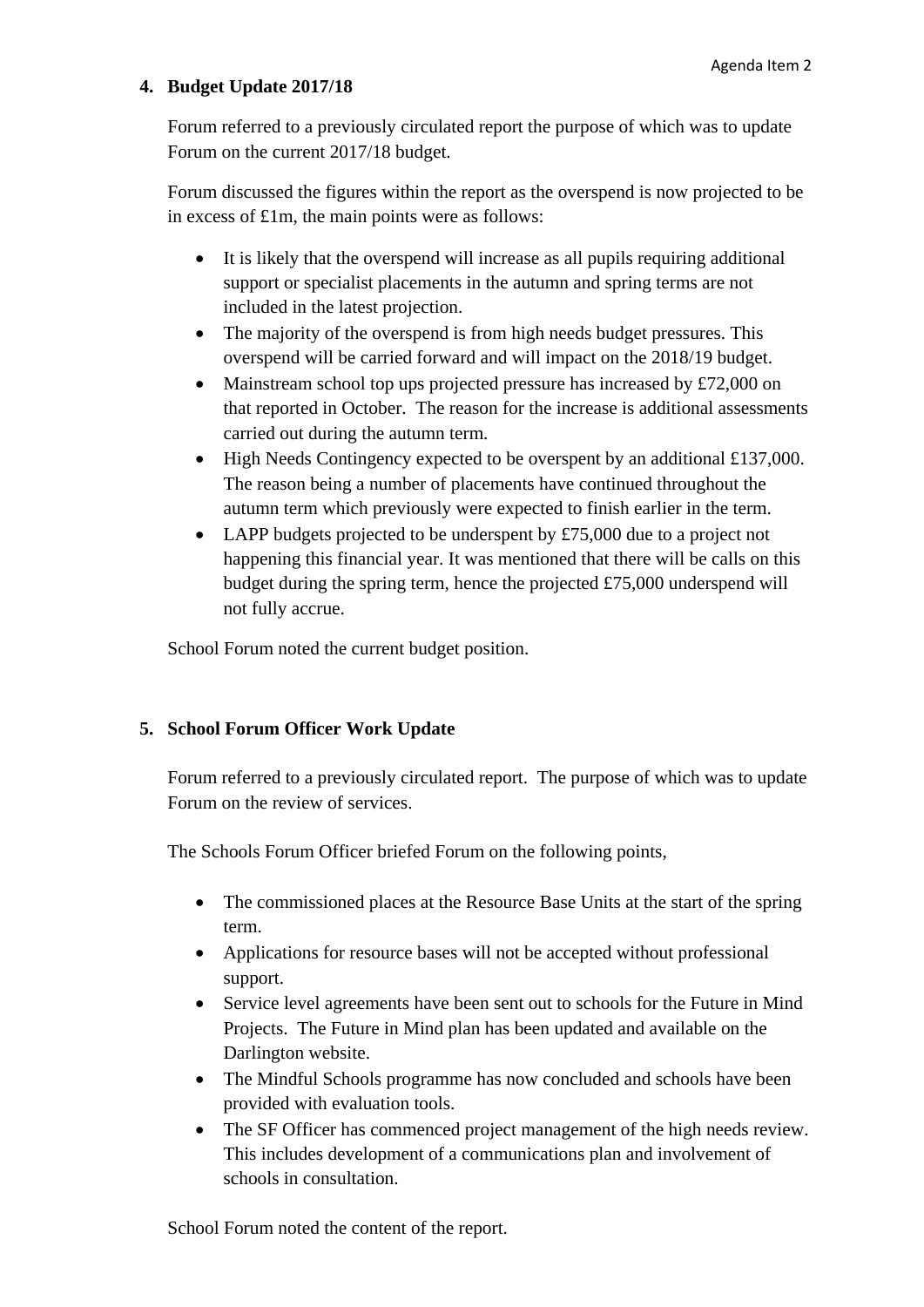## **6. High Needs Update (Verbal)**

The Head of Education gave an update to Forum members on the progress that has been made with regard to the review of the high needs/SEN so far. Within the next two Forum meetings a longer term strategy for Darlington will be established. Key points raised/discussed were as follows,

- Identification of SEN at early years level
- Work with schools and other services  $-0$  to 25
- Partnership training early in life particularly transition points
- Start school age preparation for adulthood (Year 10) to encourage independent travel – working with colleagues
- A robust availability of data not enough presently
- Identify capital assets we have in town buildings not been used
- Behaviour and attendance review (to end this month)
- Statutory SEN work
- Panels
- Subject to Ofsted inspection

Actions underway/timetable for delivery/planned outcomes:

- SF Officer to project manage the high needs review.
- An SEN specialist Anne Hayward has been appointed to provide assistance.
- An event is to be held on the  $22<sup>nd</sup>$  February and representation from all schools will be welcome to share thoughts and look at models.
- Updates will be available at next Forum on the  $6<sup>th</sup>$  March and it is planned to have a fully costed model for the Forum on the 22<sup>nd</sup> May. (Consultations from February to May to look at all models)
- Look at out of borough, post 16 costs and look at national comparatives.
- Mapping on individual schools top ups at primary level and lump sums.
- Involve parents, carers and young people, other sectors
- To have a consistent formula.
- Communication are schools aware of the complex needs panel at the LA?

# **7. School Funding Formula 2018/19 & Growth Fund 2018/19**

Forum referred to a previously circulated report the purpose of which was to update Forum on the current school funding formula for 2018/19.

The formula had been built based on the agreements at the special November Forum meeting.

A revised appendix 1 was circulated as the formula had been reworked due to incorrect data received from ESFA in the modelling tool. All schools have also been provided with the revised budget figures. Some schools budgets will have changed as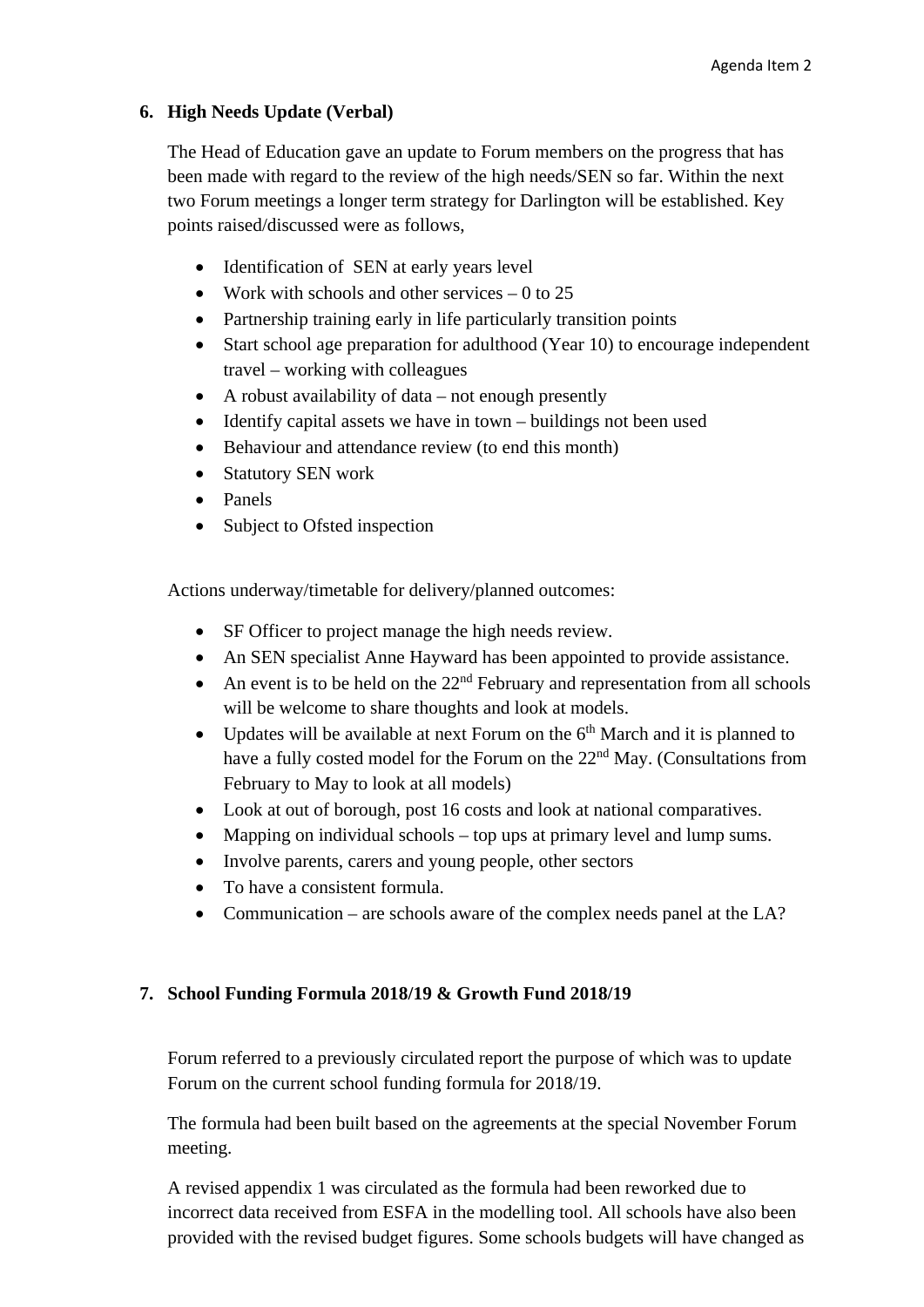a result of this rework, but this should only be up to £2,000 up or down. A number of schools are unchanged due to capping or protection built into the formula.

Agenda Item 2

It was noted that as a result of the rework that a number of the figures quoted in the paper had now been updated. The AWPU figure in the report has now increased further by £2.90 on those stated.

In paragraph 10 it was noted that one school had a small decrease in funding that "should not make any material changes to the schools financial position". The Finance Manager highlighted to Forum that this statement was incorrect and that any decrease in funding was significant to the school concerned due to the size of the school.

It was explained that modelling had been undertaken to try and eliminate any decrease in budget for all schools but no solution had been found.

The school concerned requested that Forum consider any possible way to ensure that the school does not have a decrease in budget next year as the funding formula does not do this.

The De-delegation proposals were pointed out which only affect only maintained schools. Those schools concerned did not agree the de-delegation, hence a discussion was to be held outside of the meeting with the relevant headteachers.

Growth Fund – slight changes were pointed out concerning the definitions for growth in one year in comparison to growth over the whole school.

Forum noted the report.

Maintained Primary schools representative did not agree the de-delegation.

Forum approved the growth fund and criteria for 2018/19.

## **8. Early Years Formula**

Forum referred to a previously circulated report the purpose of which was to update Forum on the early year's formula for 2018/19.

It was noted that the funding received for early years from Government will be the same in 2018/19 as in 2017/18, therefore it is currently proposed that the hourly rates for Darlington will remain the same in 2018/19 as in 2017/18 as per the table in the report.

The SEN inclusion block is overspent and the same allocation will be received for 2018/19. The criteria will be reviewed for accessing this fund.

This budget position will be reviewed during the spring term and the final proposals will be presented to Forum in March.

Forum noted the report.